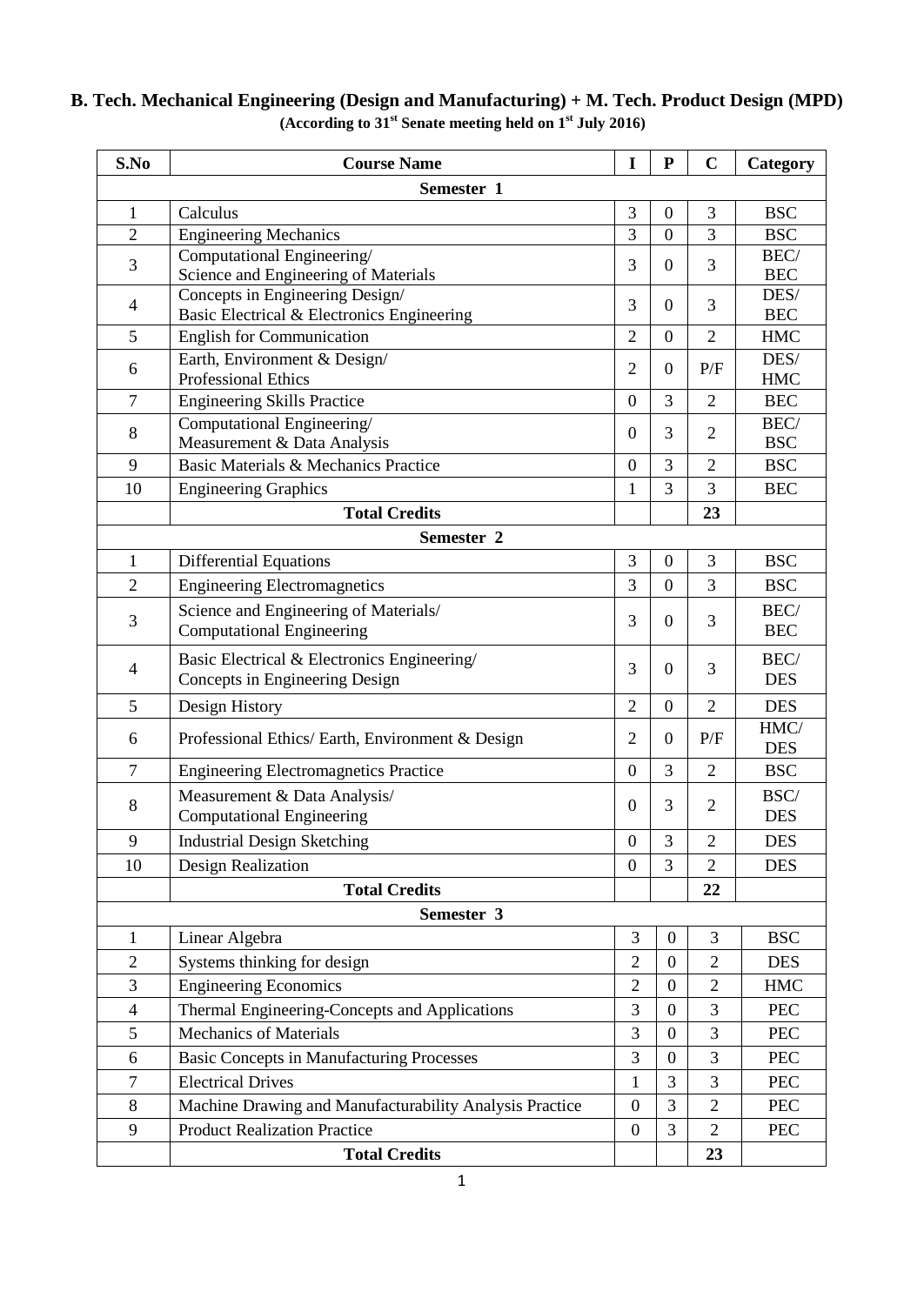| Semester 4     |                                                    |                  |                  |                |            |  |  |
|----------------|----------------------------------------------------|------------------|------------------|----------------|------------|--|--|
| 1              | <b>Numerical Methods</b>                           | 3                | $\overline{0}$   | 3              | <b>BSC</b> |  |  |
| $\overline{2}$ | Designing Intelligent Systems                      | $\overline{2}$   | $\boldsymbol{0}$ | $\overline{2}$ | <b>DES</b> |  |  |
| 3              | Sociology of Design                                | $\overline{2}$   | $\overline{0}$   | $\overline{2}$ | <b>HMC</b> |  |  |
| $\overline{4}$ | <b>Fluid Mechanics and Heat Transfer</b>           | 3                | $\overline{0}$   | 3              | <b>PEC</b> |  |  |
| 5              | Kinematics and Dynamics of Mechanisms              | 3                | $\theta$         | 3              | <b>PEC</b> |  |  |
| 6              | Quality Inspection and Product Validation          | 3                | $\boldsymbol{0}$ | 3              | <b>PEC</b> |  |  |
| $\tau$         | <b>Mechanical Design Practice</b>                  | $\overline{0}$   | 3                | $\overline{2}$ | <b>PEC</b> |  |  |
| 8              | Quality Inspection and Product Validation Practice | $\overline{0}$   | 3                | $\overline{2}$ | <b>PEC</b> |  |  |
| 9              | Fluid Mechanics and Heat Transfer Practice         | $\overline{0}$   | 3                | $\overline{2}$ | <b>PEC</b> |  |  |
|                | <b>Total Credits</b>                               |                  |                  | 22             |            |  |  |
|                | Semester 5                                         |                  |                  |                |            |  |  |
| $\mathbf{1}$   | Sustainable Design                                 | $\overline{2}$   | $\boldsymbol{0}$ | $\overline{2}$ | <b>DES</b> |  |  |
| $\overline{c}$ | <b>Entrepreneurship and Management Functions</b>   | $\overline{2}$   | $\overline{0}$   | $\overline{2}$ | <b>HMC</b> |  |  |
| 3              | <b>Thermal Energy Systems</b>                      | 3                | $\overline{0}$   | 3              | <b>PEC</b> |  |  |
| $\overline{4}$ | Design of Machine Elements                         | 3                | $\overline{0}$   | 3              | <b>PEC</b> |  |  |
| 5              | <b>Automation in Manufacturing</b>                 | 3                | $\overline{0}$   | 3              | <b>PEC</b> |  |  |
| 6              | <b>Sensors and Controls</b>                        | 3                | $\overline{0}$   | 3              | <b>PEC</b> |  |  |
| $\tau$         | <b>Thermal Engineering Practice</b>                | $\overline{0}$   | 3                | $\overline{2}$ | <b>PEC</b> |  |  |
| 8              | <b>Sensors and Controls Practice</b>               | $\boldsymbol{0}$ | 3                | $\overline{2}$ | <b>PEC</b> |  |  |
| 9              | <b>Manufacturing Automation Practice</b>           | $\overline{0}$   | 3                | $\overline{2}$ | <b>PEC</b> |  |  |
|                | <b>Total Credits</b>                               |                  |                  | 22             |            |  |  |
| Semester 6     |                                                    |                  |                  |                |            |  |  |
| $\mathbf{1}$   | Design for Quality and Reliability                 | $\overline{2}$   | $\mathbf{0}$     | $\overline{2}$ | <b>DES</b> |  |  |
| $\overline{2}$ | <b>Product Management</b>                          | $\overline{2}$   | $\boldsymbol{0}$ | $\overline{2}$ | <b>HMC</b> |  |  |
| 3              | Computational Methods in Engineering               | 3                | $\overline{0}$   | 3              | <b>PEC</b> |  |  |
| $\overline{4}$ | Computer Aided Design and Manufacturing            | 3                | $\boldsymbol{0}$ | 3              | <b>PEC</b> |  |  |
| 5              | Elective-I                                         | 3                | $\overline{0}$   | 3              | <b>ELE</b> |  |  |
| 6              | Elective-II                                        | 3                | $\boldsymbol{0}$ | 3              | <b>ELE</b> |  |  |
| $\overline{7}$ | Microprocessors and Controllers                    | 1                | 3                | 3              | <b>PEC</b> |  |  |
| 8              | Mechanical Design Simulation practice - I          | $\overline{0}$   | 3                | $\overline{2}$ | <b>PEC</b> |  |  |
| 9              | <b>Product Design Practice</b>                     | $\boldsymbol{0}$ | $\overline{2}$   | $\overline{2}$ | <b>DES</b> |  |  |
|                | <b>Total Credits</b>                               |                  |                  | 23             |            |  |  |
| Semester 7     |                                                    |                  |                  |                |            |  |  |
| $\mathbf{1}$   | Data Analytics                                     | $\sqrt{2}$       | $\boldsymbol{0}$ | $\overline{2}$ | <b>HMC</b> |  |  |
| $\sqrt{2}$     | Design with Advanced Engineering Materials         | 3                | $\boldsymbol{0}$ | 3              | <b>PEC</b> |  |  |
| 3              | Design for Manufacture and Assembly                | 3                | $\boldsymbol{0}$ | 3              | <b>PEC</b> |  |  |
| $\overline{4}$ | Probabilistic Engineering Design                   | 3                | $\overline{0}$   | 3              | PEC        |  |  |
| 5              | Elective-III                                       | 3                | $\overline{0}$   | 3              | <b>ELE</b> |  |  |
| 6              | Free Elective-I                                    | 3                | $\overline{0}$   | 3              | <b>ELE</b> |  |  |
| $\overline{7}$ | Reverse Engineering and product Design Practice    | $\overline{0}$   | 3                | $\overline{2}$ | PEC        |  |  |
| $8\,$          | Product Life-cycle Management Practice             | $\boldsymbol{0}$ | 3                | $\overline{2}$ | PEC        |  |  |
|                | <b>Total Credits</b>                               |                  |                  | 21             |            |  |  |